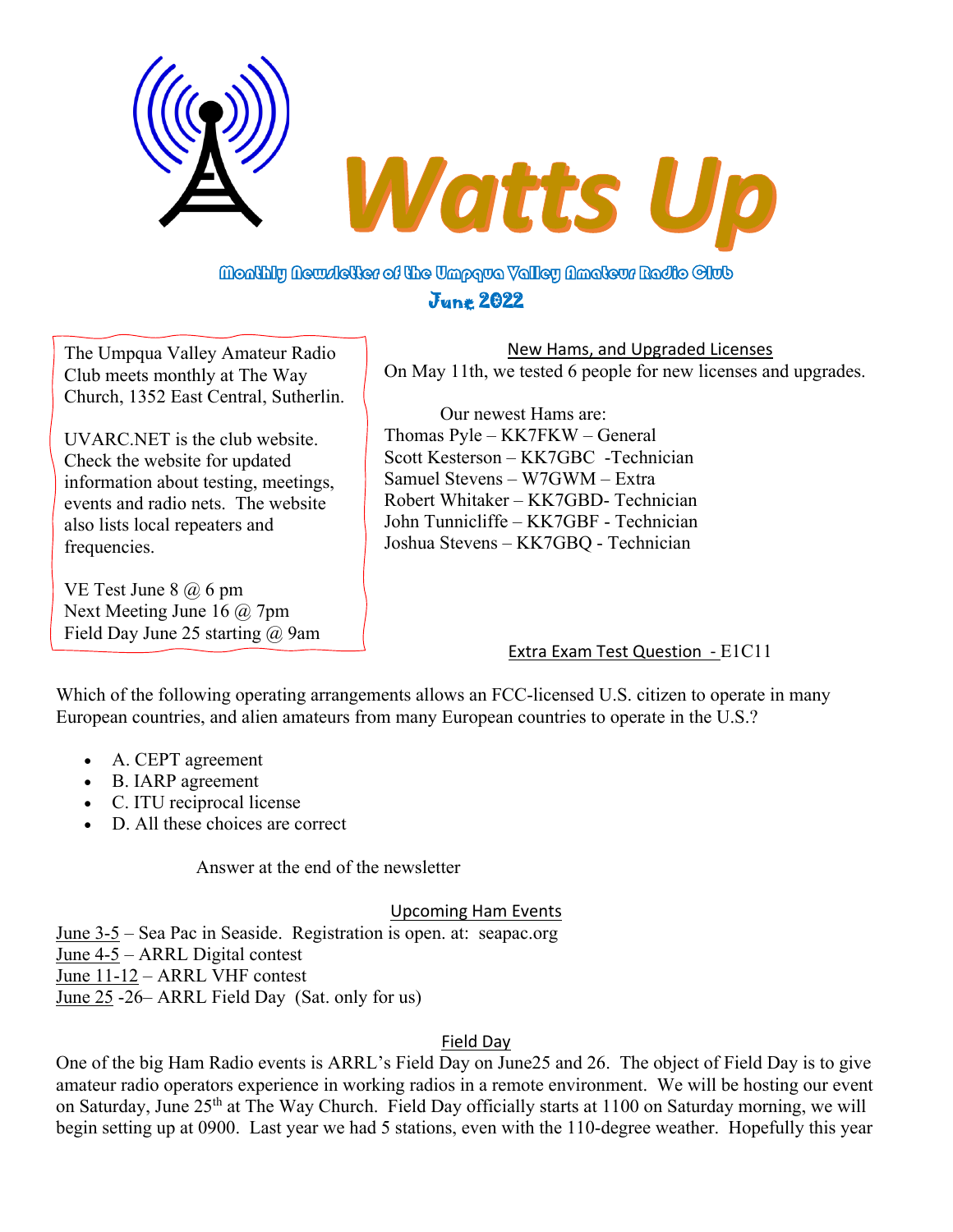will be a lot nicer. To even the playing field nationwide, all stations are limited to 100 watts, so we won't get wiped out by high-powered eastern stations, like we were for 7QP.

Our mini-field days at Singleton Park should help all of us get ready for Field Day. If you have never done a remote station, our Field Days are a good chance to see how you might set up your station. It usually is a chance to practice on some of our members radios and get some experience. The overall purpose is to get us ready in the event we have to set up stations in an emergency situation. And also to have fun together.

At the end of our Field Day operations, we will have our annual Potluck Dinner in the church's social hall.

If our field day events aren't enough for you, Field Day doesn't officially end until 3pm on Sunday, so go home and play a little bit more.

If you are keeping Field Day logs on your computer, if you can download an ADIF file to a thumb drive or email it to your editor, I will combine the logs and enter our club totals, using our N7TZ callsign. Band coordinator is Greg W7HDG, Potluck coordinator is Jerry KJ7HPH. Potluck signup sheet will be at the June meeting.

#### June ARRL Digital Contest

This contest is designed for our digital loving Hams. Check the ARRL website and the contest calendar for rules. The contest runs from 1100 Sat. June 4 to 1700 June 5 (PDT)

### June ARRL VHF Contest

Less well known that Field Day, is ARRL's VHF contest, held from 1100 June 11th until 2000 June 12<sup>th</sup>. The VHF band includes everthing above 50 mHz. Many times club members have gone up to the Callahan's to work this contest. Your hard working editor can't make the VFH contest this year, but if someone is interested in ramrodding this, I suggest you get the info to Jim, WN7COO so he can get it on the webpage. You can also announce it on the club nets.



## Singleton Park May 7 Field Day

We had a great gathering at Singleton Park for the Area 7 QSO Party. By my count, we had 11 members come out with 6 radios operating. The fireplace was welcome, and the food was great. Mark makes good chili, nice on a cool wet day. Between the Area 7 and New England QSO parties, your editor had 30 contacts. All of the photos from the day are on the UVARC website.

## May Meeting minutes

Below are the un-approved minutes of the May 19th UVARC meeting. Corrections or additions to the minutes need to be referred to Sec./Treas. Pam KK7BWM

Note: These Minutes have been condensed for the Newsletter. Contact Pam for the full Minutes.

President called meeting to order with the Pledge, and Roll Call was conducted.

How to find Repeater locations via the UVARC website was demonstrated by Mark N7MHR